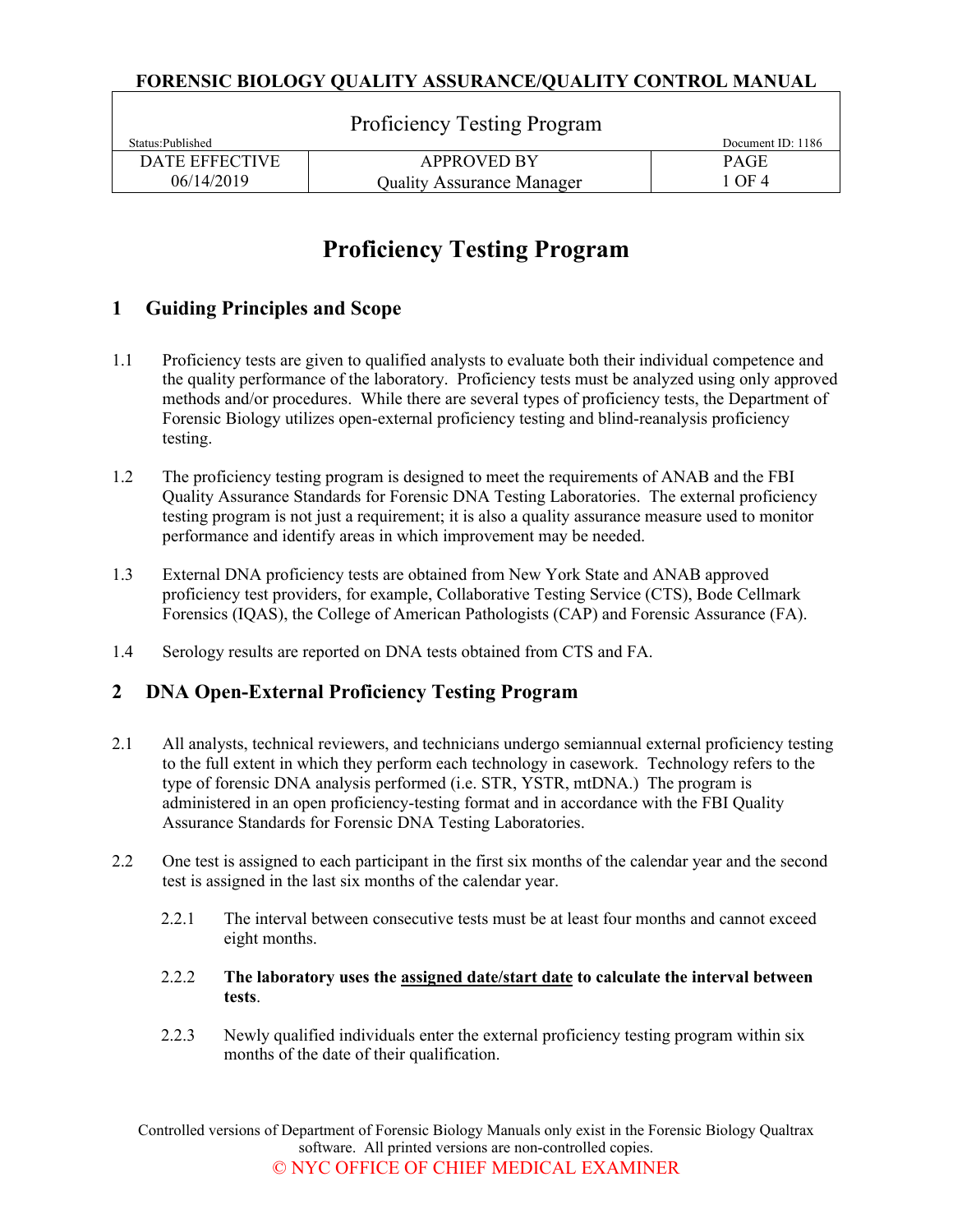| <b>Proficiency Testing Program</b> |                                  |                   |  |  |
|------------------------------------|----------------------------------|-------------------|--|--|
| Status: Published                  |                                  | Document ID: 1186 |  |  |
| DATE EFFECTIVE                     | <b>APPROVED BY</b>               | <b>PAGE</b>       |  |  |
| 06/14/2019                         | <b>Quality Assurance Manager</b> | 2 OF 4            |  |  |

- 2.3 The scheduling of external proficiency tests is completed by a member of the Quality Assurance Unit prior to the start of each calendar year. While minor changes may be made during the year (test vendor, paired analyst, addition/removal of personnel, etc.), the schedule of each analyst/technician is not changed unless a change is necessary due to an extended leave of absence.
- 2.4 All specimens of an external proficiency test are analyzed according to current standard operating procedures. However, some exceptions are made in order to comply with the FBI Quality Assurance Standards for Forensic DNA Testing Laboratories. For example, the following sample types, which during normal casework analysis might only be tested in one or two multiplex reactions, must be amplified at all CODIS core loci or CODIS core sequences and tested in all applicable technologies (Autosomal STR, Y-STR, and/or Mitochondrial DNA) to the full extent that the analyst participates in casework:
	- 2.4.1 Excluded suspects
	- 2.4.2 Mixtures, even if there are other single source profiles
	- 2.4.3 Epithelial cell fractions from an unknown stain or from a body orifice swab, even if the results match the victim type.
- 2.5 The laboratory utilizes a team approach for casework testing. Therefore, proficiency tests are conducted in the same manner. However, each individual is proficiency tested at least once per year in each methodology to the full extent of his or her participation in casework.
- 2.6 Methodology refers to analytical procedures used to support a DNA-typing technology [i.e. extraction methods (manual v. automated,) quantification methods, typing test kits and instrument platforms]. The extent in which each individual participates in casework may be team dependent.
- 2.7 Individuals who perform STR, YSTR, and/or mtDNA amplification, analysis and/or review must perform these skills twice per year per technology.
	- 2.7.1 Unlike other titles, Criminalist Level I's are competent only in selected areas of the analytical process and their competency differs between the different teams within the laboratory. Criminalist I's cannot interpret the final DNA typing data or prepare an associated written scientific report. Thus, their participation in proficiency tests is limited to the methodologies that they are competent in and they are paired with a DNA Analyst on proficiency tests.
	- 2.7.2 Individuals using both manual and automated methods are proficiency-tested in each at least once per year.
- 2.8 The DNA interpreting analyst uses CODIS software to check the Lab Types database contained within LDIS as a quality control measure. The results of this search are placed in the proficiency test case file and/or attached to the LIMS case record page.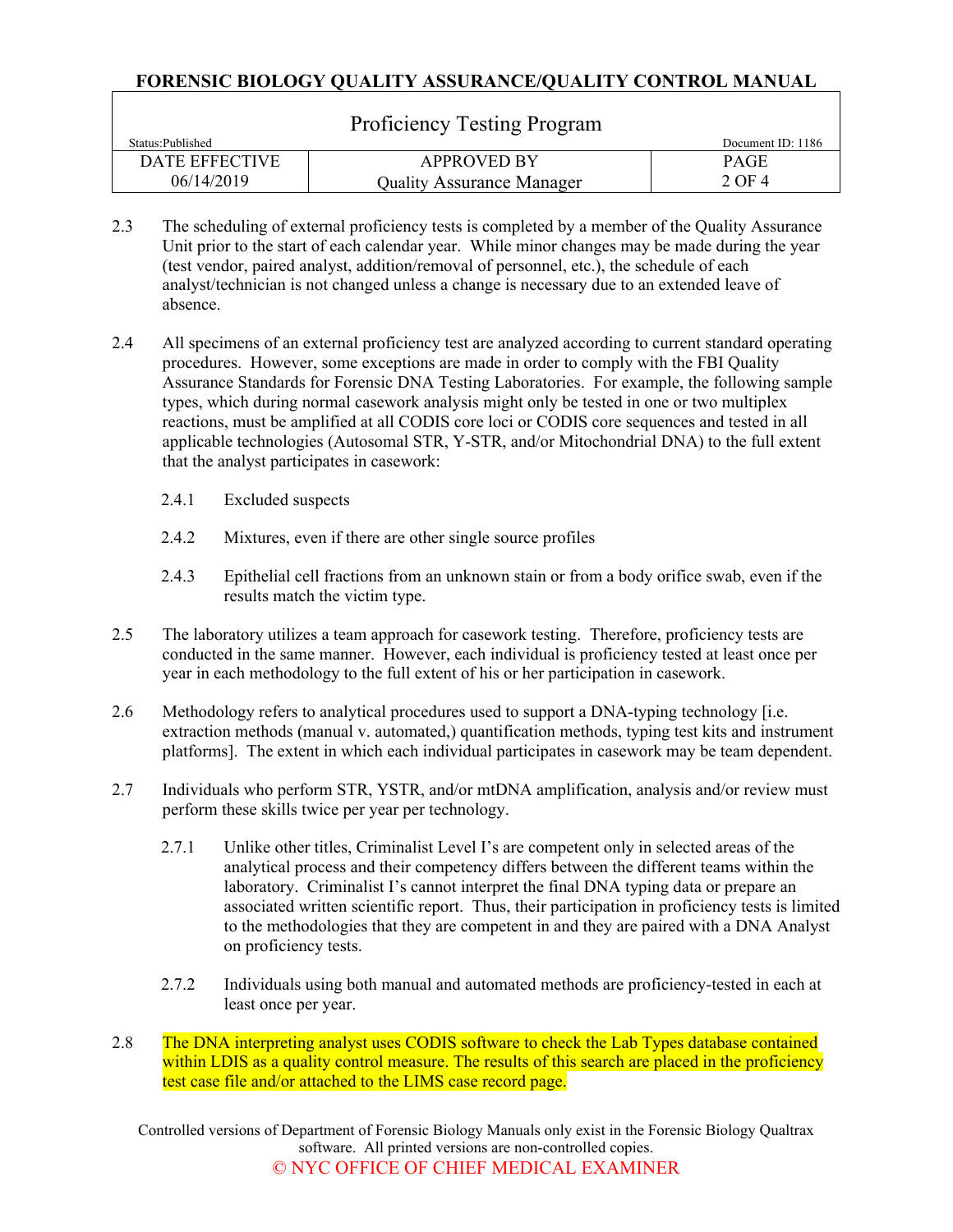| <b>Proficiency Testing Program</b> |                                  |                   |  |  |
|------------------------------------|----------------------------------|-------------------|--|--|
| Status: Published                  |                                  | Document ID: 1186 |  |  |
| DATE EFFECTIVE                     | <b>APPROVED BY</b>               | <b>PAGE</b>       |  |  |
| 06/14/2019                         | <b>Quality Assurance Manager</b> | 3 OF 4            |  |  |

- 2.9 A laboratory report to summarize the results of the Proficiency Test is written by the DNA interpreting analyst. The DNA interpreting analyst is also responsible for completing any vendor paperwork to document the results. The DNA interpreting analyst must ensure that the data transcribed to the vendor's paperwork is accurate. The proficiency test file is then forwarded to the analyst's supervisor, manager, and/or designee for a full technical review.
- 2.10 In addition to conducting a full technical review of the proficiency test file, the reviewer(s) must also review the completed vendor's hardcopy paperwork to ensure that data has been transcribed correctly prior to being issued to the vendor. If the data is being solely sent electronically to the vendor, the analyst must print the vendor paperwork for technical review. This review is documented by the technical reviewer's electronic signature of the case report in the LIMS.
- 2.11 After the proficiency test has been completed (including a full administrative review), the DNA interpreting analyst assigned to the proficiency test is responsible for delivering the test results to the test vendor. The delivery method may vary from vendor to vendor, but is typically either by fax, e-mail or vendor portal.
- 2.12 After official results have been received by the proficiency test provider, a designated Quality Assurance Unit member grades the tests.
	- 2.12.1 Non-administrative discrepancies on proficiency tests that affect typing results and/or conclusions should be reported to the appropriate Technical Leader at the time of discovery. If confirmed, the Technical Leader must inform the CODIS Custodian/Supervisor so that appropriate follow-up action can be initiated. The Control of [Non-Conforming](http://qualtrax.csc.nycnet/Default.aspx?ID=1187) Work procedure and/or the Quality Incident Review procedure may be followed in such instances.
- 2.13 All proficiency-test participants are informed of their final test results. Participants are required to sign the appropriate area on the hardcopy Proficiency Test Evaluation Form, or electronically sign the Proficiency Test Grading workflow in Qualtrax, to document that they have received and have been informed of the final test results.
- 2.14 After the grading of all proficiency tests within the series, the designee informs the appropriate Technical Leader of the results of all participants.

## **3 Serology Open-External Proficiency Testing Program**

- 3.1 Serology is a sub-discipline of the Biology discipline (as per ANAB). The laboratory will endeavor to arrange for each employee to annually complete a serology proficiency test, but it is not required to do so.
- 3.2 Forensic Biology proficiency tests purchased from CTS and FA allow the participant to report results for serology tests as well as for DNA testing. Therefore, serology proficiency testing is satisfied in this manner. The management of this test is identical to the management of DNA